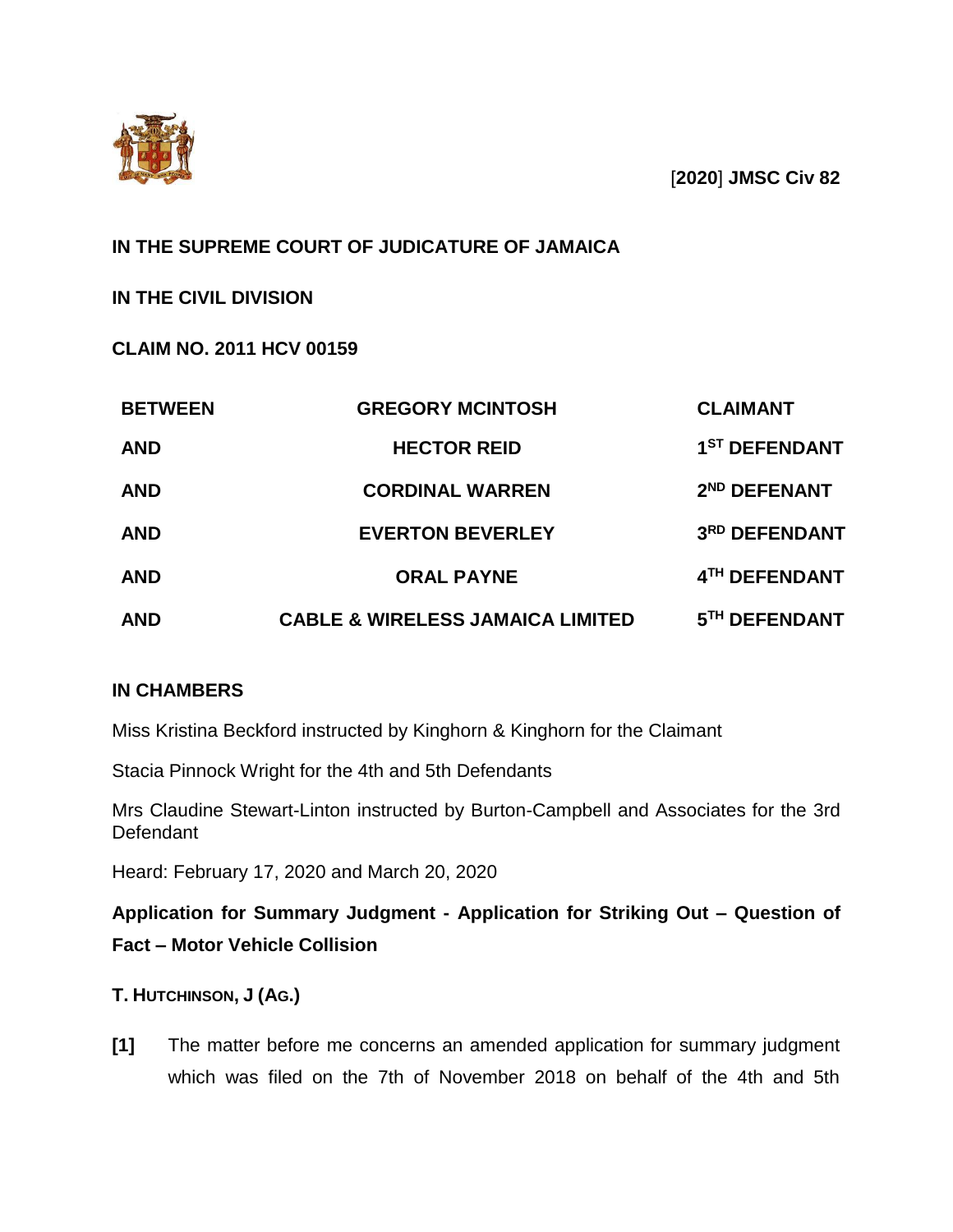Defendants against the Claimant and 1st and 2nd Defendant. It was subsequently withdrawn against the 1st Defendant on confirmation that he had not been served with the Claim Form and as such was not a party to the Claim for the sake of these proceedings. In this application the following orders are sought;

- 1. Summary Judgment be entered against the Claimant, 1st and 2nd Defendants.
- 2. The Claimant's case against the 4th and 5th Defendants be struck out.
- 3. Costs to the 4th and 5th Defendants.
- 4. Such further and other relief as the Court deems fit.
- **[2]** The Applicant relies on a total of 6 grounds in making this application the main ones for the purpose of my ruling are;
	- 1. The Claimant was not a passenger in the 5th Defendant's vehicle
	- 2. The it was 1st Defendant's vehicle that collided into the rear of the 5th Defendant's vehicle.
	- 3. That the 1st and 2nd Defendant have no real prospect of a successful defence in this matter.
	- 4. That the Claimant has no real prospect of succeeding on the claim against the 4th and 5th Defendants.
- **[3]** The Application was opposed by Mr Kinghorn for the Claimant as well as Mrs Burton-Campbell for the 3rd Defendant. The second defendant was not in attendance for this hearing although proof of service of the application was provided.
- **[4]** In relation to this application Mrs Pinnock for the 4th and 5th Defendants provided written submissions as well as a list of authorities. These have been thoroughly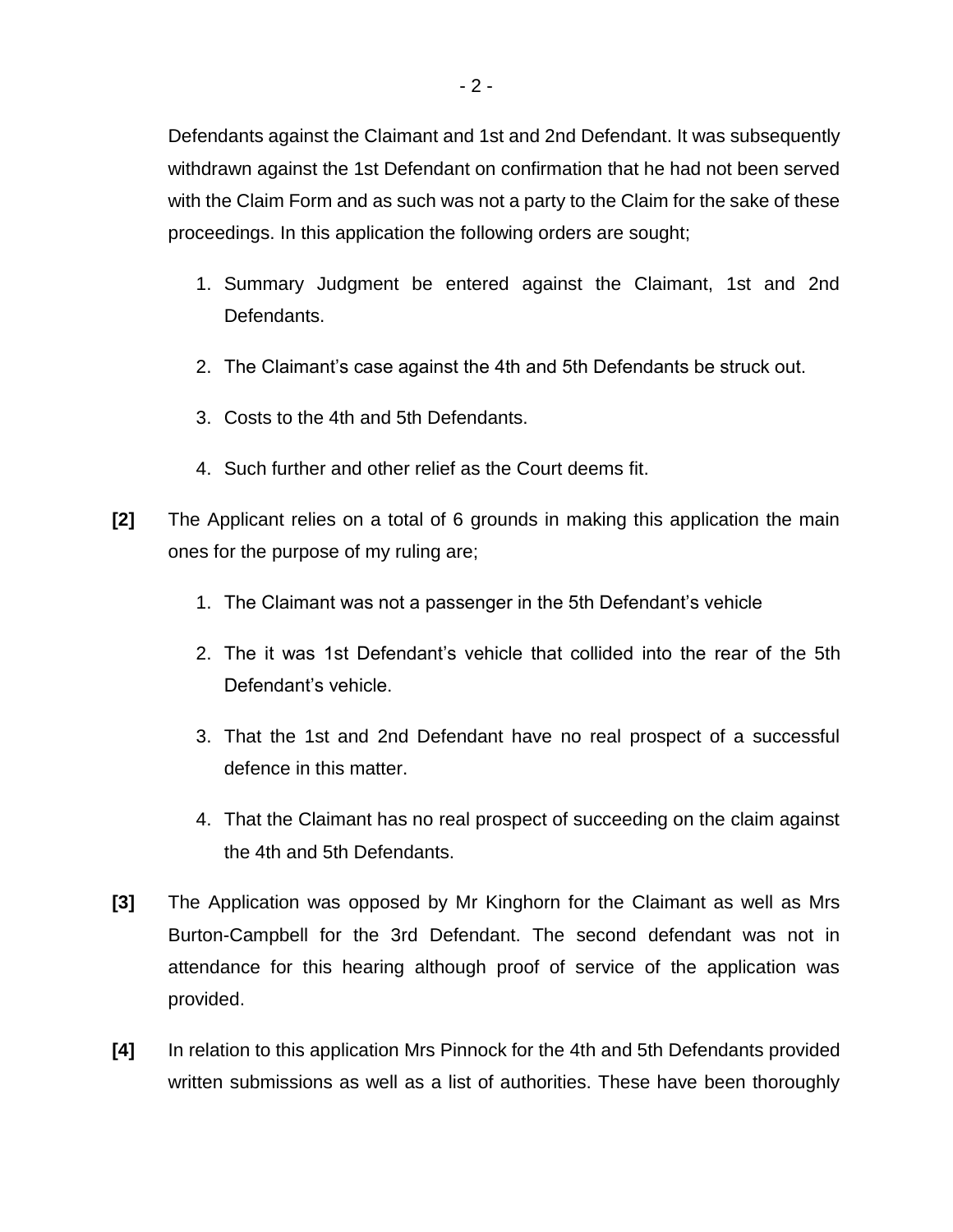reviewed by the Court and will be referred to in the course of my ruling but not in detail. No legal submissions were filed by other Counsel present but they have helpfully reminded the Court of the relevant legal principles as well as the evidence contained in the affidavits and the standard that must be met by the Applicant in order to succeed.

*In treating with this application, I have taken note that the relevant rule for consideration is found at Part 15.2 CPR which states;*

*15.2 The court may give summary judgment on the claim or on a particular issue if it considers that* 

- *(a) the claimant has no real prospect of succeeding on the claim or the issue; or*
- *(b) the defendant has no real prospect of successfully defending the claim or the issue.*
- **[5]** This provision was examined by the Courts in the celebrated case of *Swain v Hillman [2001] 1 All ER 91* as well as in our local court of appeal decision of *Gordon Stewart et al v Merrick Samuels SCCA no. 2/2005* and the guidance provided by the respective Courts has been noted.
- **[6]** It is the contention of Counsel for the Applicant that the need for a trial involving the 4th and 5th Defendants has been rendered wholly unnecessary in light of the fact that the Claimant is unable to succeed in his case against them and the same is true of the 2nd Defendant.
- **[7]** In support of this position, she referred to and relied on the Affidavit of Oral Payne, the 4th Defendant in which he outlined being rear ended by the vehicle owned by the 1st Defendant. Reliance was also placed on an Accident Report prepared by the Police which she says bears the conclusion that it was the driver of the 1st Defendants vehicle who sought to overtake the vehicle belonging to the 5th Defendant and caused the collision. Counsel also made reference to the POC where the alleged actions of the respective Defendants was outlined.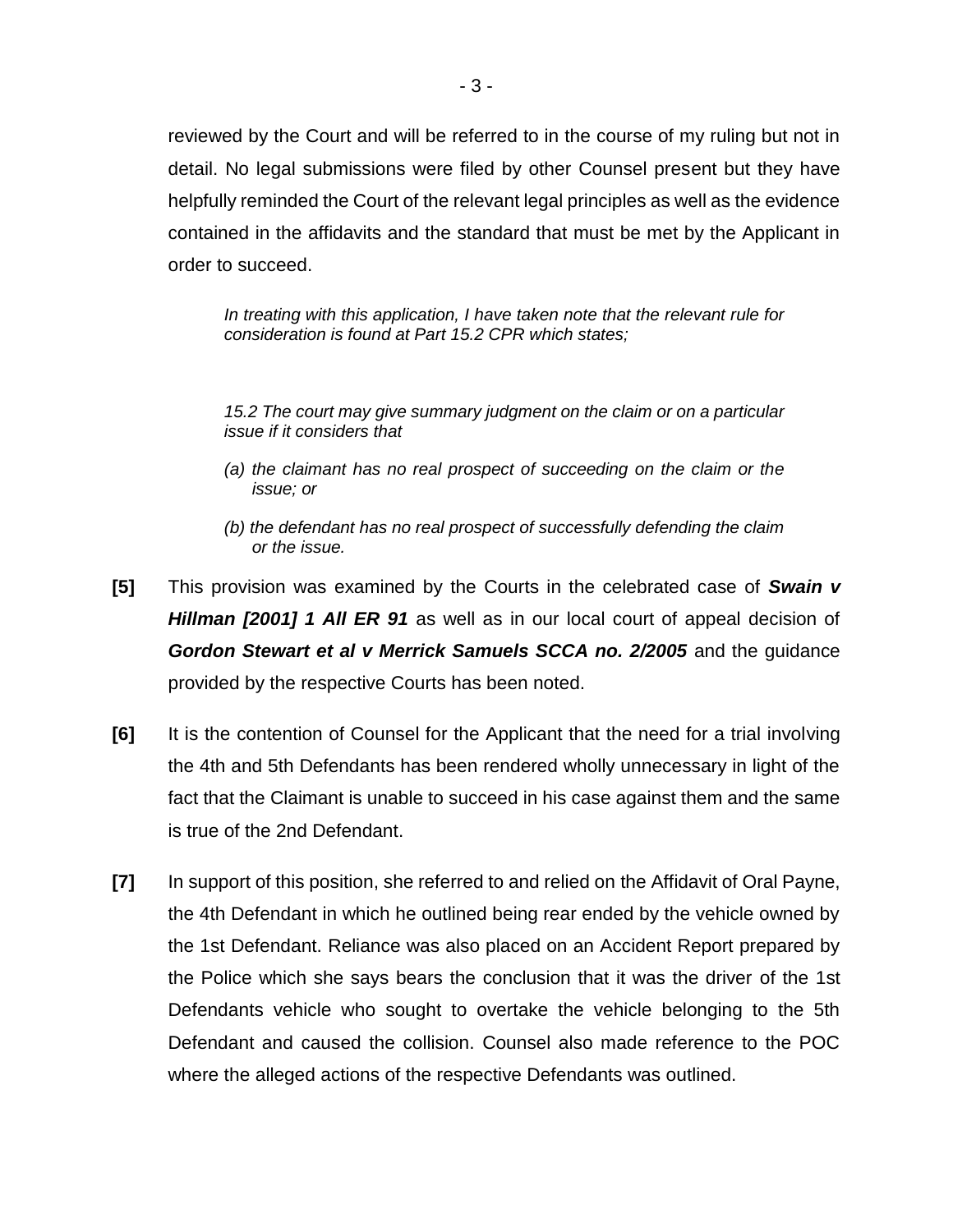- **[8]** A number of authorities were relied by Mrs. Pinnock and in the course of her submission the Court's attention was specifically drawn to the authority of *NCB & Owen Campbell V Toushane Green [2014] JMCA 19*. The authorities referred to have all been carefully reviewed and the legal principles outlined therein have been noted and applied to my reasoning in the instant case.
- **[9]** It was Mrs Pinnock's contention that the Claimant's statement, at paragraph 7 of his Particulars of Claim, that the motor vehicle in which he had been travelling was collided into by the vehicle owned by the 1st Defendant is sufficient evidence that liability would lie with the 4th and 5th Defendants.
- **[10]** She also argued that the Claimant cannot prove on a balance of probabilities the negligence alleged against the 4th Defendant. Ms. Pinnock also contended that the 1st Defendant's motor vehicle then collided into the 3rd Defendants vehicle in which the Claimant was a passenger and which was being driven by the 2nd Defendant, this she submitted was further proof that the 4th and 5th defendants in no way contributed to the Claimant's injury and raised doubts as to whether he had a real prospect of succeeding on the claim against them.
- **[11]** It was also submitted by Mrs Pinnock that the 5th Defendants vehicle did not make contact with the vehicle in which the Claimant was a passenger and as such the claim against the 4th and 5th defendant is baseless and without merit.
- **[12]** In his succinct submissions on the point, Mr Kinghorn observed that on a review of Mr Payne's affidavit there is no mention of his duty as a driver being overtaken to keep to the near side of the road and allow the other traffic to pass as required at Section 52 of the Road Traffic Act.
- **[13]** He also indicated that while there is no issue that a collision occurred between the first defendant's vehicle and that of Mr Payne's it is a question of fact for a Tribunal of Fact whether Mr Payne had in fact complied with the requirements of Section 51 of the RTA.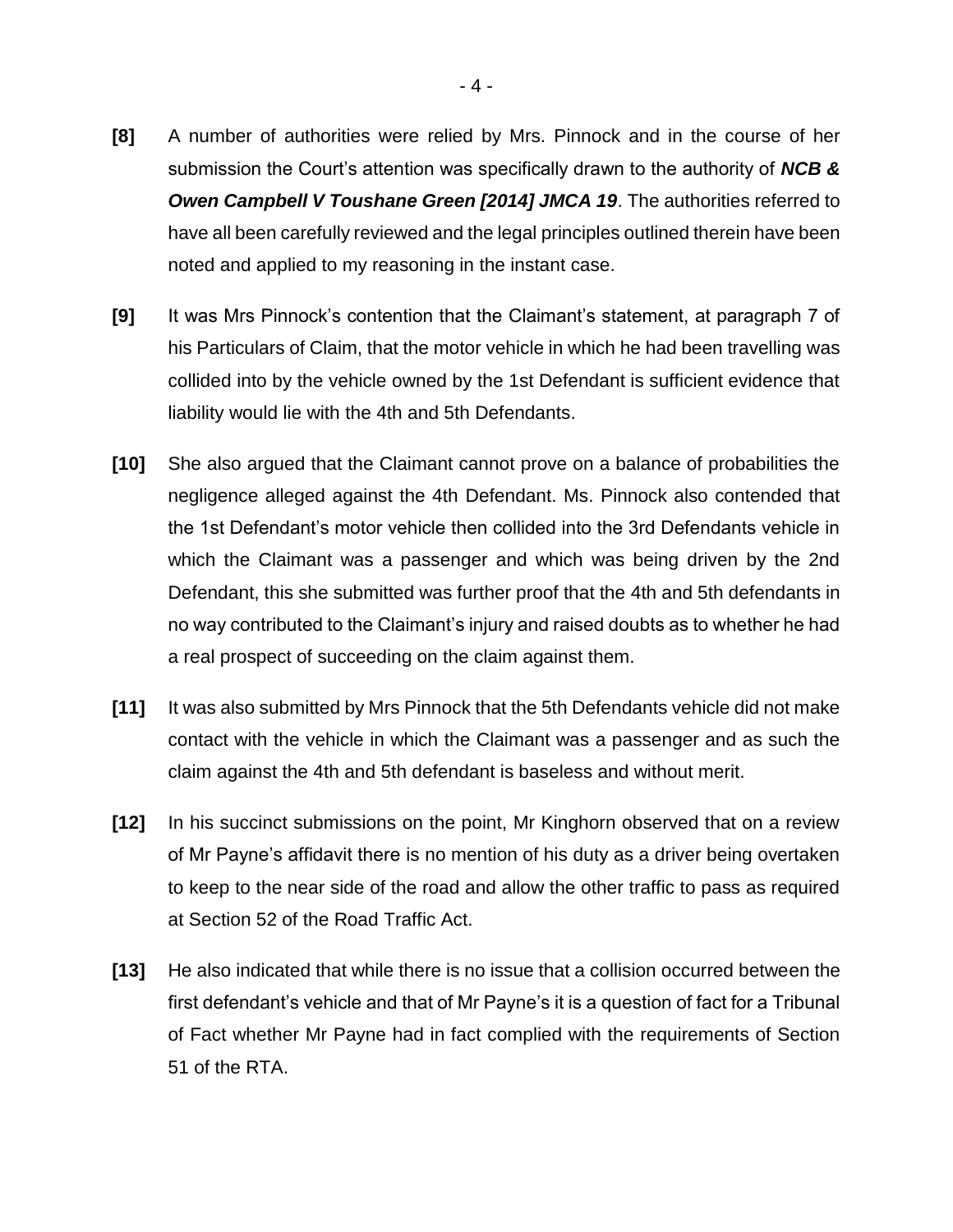- **[14]** He submitted that all drivers are bound by Section 51(2) of the Act to take action to avoid accidents as a breach of the Act by other drivers would not exonerate a driver who failed to comply with these obligations. He submitted that Whether or not Mr Payne acted as he ought to can only be fleshed out when all parties are before the Court and the evidence is tested. In relation to Mr Payne's affidavit evidence, Counsel observed that Mr Payne is entitled to his view that he isn't liable but it is only on the testing of that evidence at a trial can a determination be made if he is.
- **[15]** He concluded that in light of the fact that this Court isn't being allowed an opportunity to test Mr Payne's evidence and given the competing accounts this is not an appropriate case for SJ, it would only appropriate when there is substantial agreement on the facts in such a way that there is no need to test the evidence.
- **[16]** In her brief remarks Mrs Burton-Campbell endorsed the submissions of Mr Kinghorn. She also noted that the Court is being asked to consider this application on the basis of Mr Payne's affidavit and a police report. She submitted that she was not sure that the Court could make any finding of fact relying on the police report as this is hearsay evidence.

#### **ANALYSIS**

- **[17]** In keeping with the principles as noted in *NCB v Owen Campbell etal*, by filing this application for summary judgment, the burden rests upon the 4th and 5th Defendants to establish that there are good grounds for their belief that the Claimant has no real prospect of success on the claim. In examining the evidence on which they rely, I have reminded myself that an application such as this is not meant to dispense with a trial where there are issues which should be investigated at a trial.
- **[18]** In the instant matter the Applicants rely on two documents in support of their argument that the Claimant has no realistic prospect of success. The first document to which I will refer is the Police Report which has been prepared in this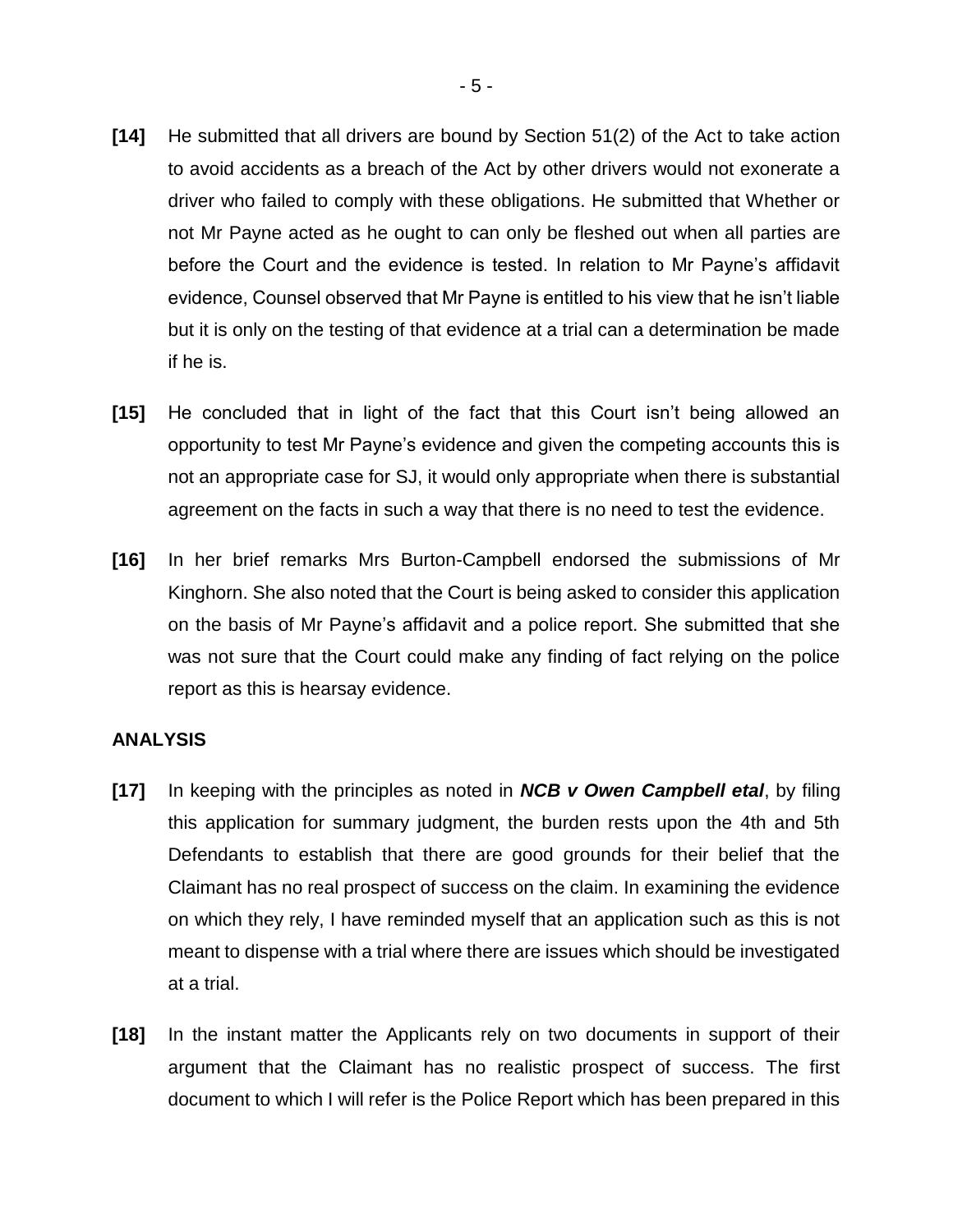matter and the second is an affidavit from the 4th Defendant who was the driver of one of the vehicles involved in the collision. In respect of the accident report the conclusion which has been arrived at clearly relies on the account of individuals who may have been involved in the accident as well as other eyewitness accounts, there is no indication that same had been observed by the officer himself. It was no doubt in recognition of this factor that Mrs Burton-Campbell opined that the document contains hearsay evidence.

- **[19]** In respect of the Police Report the Court would have been greatly assisted if the sworn accounts of the individuals whose opinion may have been included in same had been made available instead of this document which could be said to merely contain the conclusions drawn by the officer.
- **[20]** The Affidavit of Mr Payne, on which reliance has also been placed, is an untested account which may arguably be described as self-serving. Additionally, there is a paucity of detail in respect of the conduct of Mr Payne in response to being overtaken a factor which is of some importance given the duties outlined at Section 51(1) and (2) of the Road Traffic Act.
- **[21]** The account of the Claimant on the other hand, which is outlined at paragraph 6 of the Particulars of Claim as well as under the heading Particulars of Negligence of the 4th Defendant, paints a picture which is contrary to that of Mr Payne as it outlined that he was driving at a fast rate of speed in circumstances where he was being overtaken, that he failed to allow motor vehicle registered PE0100 which was owned by the 1st Defendant to safely overtake his vehicle and that he failed to stop, slow down, swerve or otherwise conduct the operation of his said motor vehicle so as to avoid a collision. At paragraph 6 it is noted that it was subsequent to the collision between Mr Payne's vehicle and PE0100 that the latter then collided into the motor vehicle in which the Claimant was a passenger and this resulted in him sustaining the injuries outlined under the heading Particulars of Injury in his claim.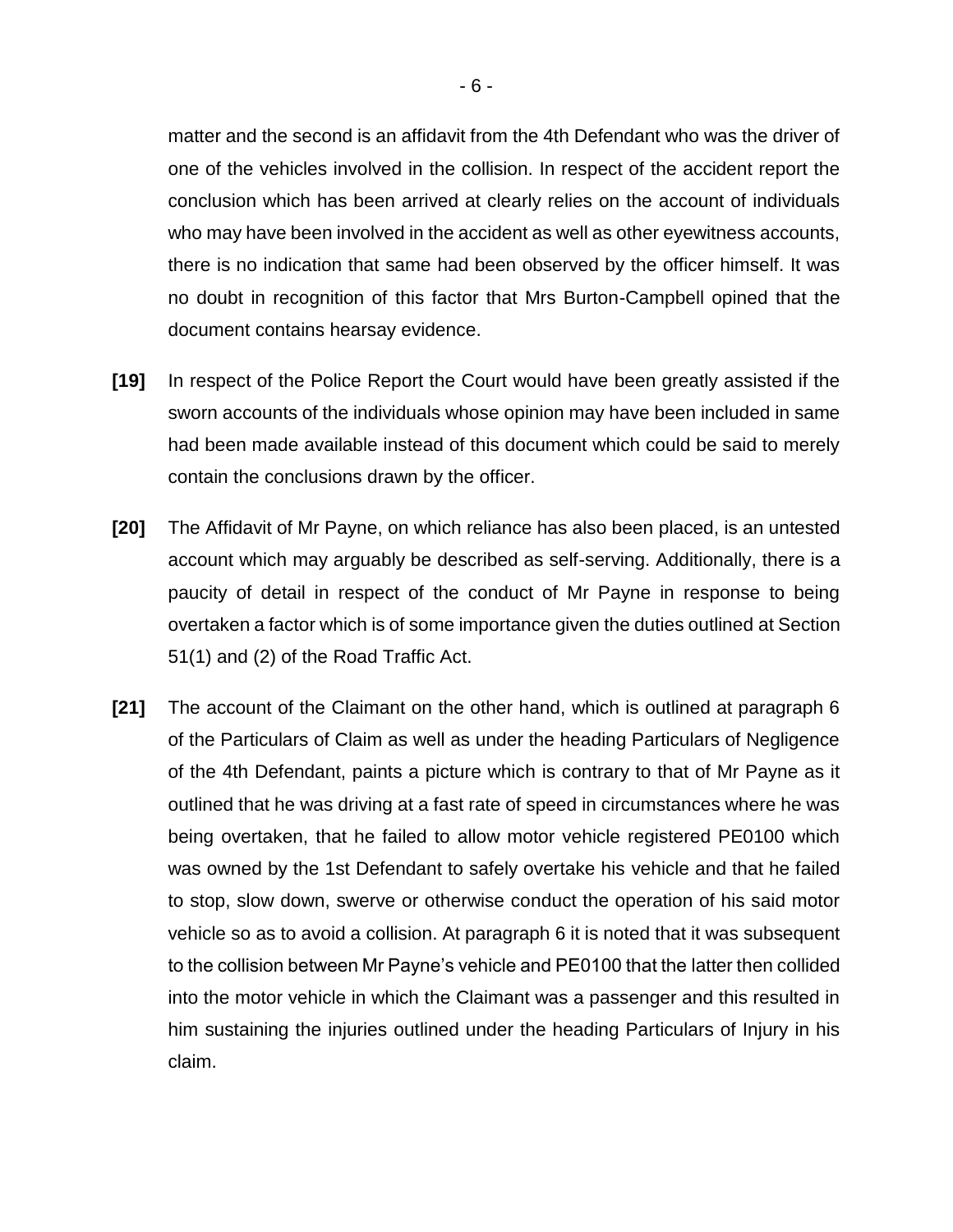- **[22]** The Court is then faced with a situation in which there are at least two divergent views as to the how the accident occurred. These different accounts would call for consideration of the evidence as to the manner of driving of the respective drivers in order to determine the question of liability, something that is a question of fact for a trial Court to determine through the calling of witnesses.
- **[23]** In light of the foregoing, I have considered whether the claimant could be said to have a realistic prospect of success as opposed to a fanciful one or even a merely arguable case and I am of the view that on an examination of his account on a balance of probability the response to this question would be in the affirmative. Additionally, this is the type of matter in which the overriding objective requires that for justice to be done between the parties the matter should proceed to a trial for the issues to be fully ventilated and a finding made.

## **Striking Out**

**[24]** In asking the Court to strike out the claim brought, the Applicant has placed reliance on the powers outlined at Part 26.3(1) of the rules with specific reference to 26.3(1)(c) and (d) which provides;

> *26.3 (1) In addition to any other powers under these Rules, the court may strike out a statement of case or part of a statement of case if it appears to the court -*

> *(c) that the statement of case or the part to be struck out discloses no reasonable grounds for bringing or defending a claim; or*

> *(d) that the statement of case or the part to be struck out is prolix or does not comply with the requirements of Parts 8 or10.*

**[25]** It is clear that R 26.3(c) requires that if a COA discloses no reasonable grounds for bringing the claim the Court should act to have the matter struck out. This principle was stated in *Sebol Ltd etal v Ken Tomlinson etal SCCA 115/2007* by Dukharan Ja at page 13 paragraph 28 as follows:

> *"The focus of the new rules is to deal with the matters expeditiously and to save costs and time, if there are no reasonable grounds for bringing an action, then the Court ought to strike it out."*